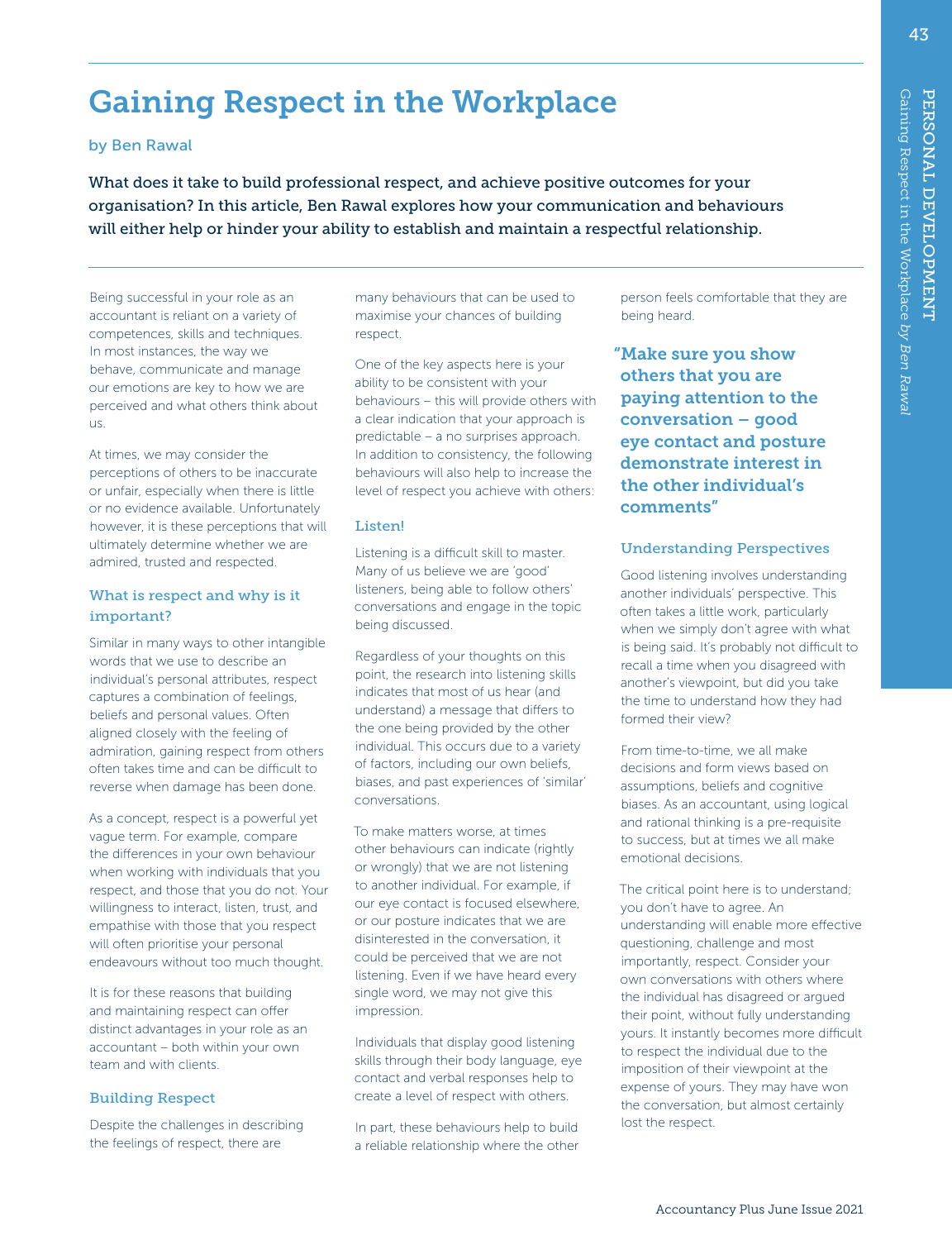## Interrupting the conversation

At times, many of us possess an urgency to make our point. This can occur for a variety of reasons, including the fact that we disagree, we feel aggrieved in some way, or even due to excitement or lack of emotional control.

This type of behaviour is unhelpful when seeking to build respect with others. By interrupting, you are likely to encourage the other individual to stop speaking – before they have finished the point they were attempting to make. If this type of behaviour is a consistent occurrence, it will eventually reduce any respect that the individual may have once had.

The growth in video conference discussions and meetings during the past 12 months has certainly increased the likelihood that you will interrupt an individual. We often rely on visual cues that an individual has finished speaking, and this is easier to identify when we are in the same physical environment. However, the key difference here is the accidental, rather than the deliberate act to make ourselves heard before the other individual has finished their point. The key learning points are simply to apologise for interrupting and challenge yourself on why you were so eager to raise your point.

Interestingly, notwithstanding the points raised above, there are times where interruptions pose little threat to the level of respect in place between individuals. This is often observed in groups where the level of rapport is high and has been enhanced over time. However, this type of interaction is commonly associated with a relaxed environment, usually involving friends and family. There is potential for transference to a professional setting, but only in the right types of conversation, environment and general acceptance that interrupting is part of the relationship.

"Allow others to finish their point before you respond. This simple sign of respect indicates that you are genuinely engaged in what is being said, rather than simply trying to make you own point heard"



## Let's be honest

How difficult do you find it to admit your mistakes to others? If you regularly find yourself making excuses, blaming others, or even rationalising your behaviour as acceptable, you are likely to damage your respect building abilities.

Most of us find it uncomfortable when we do or get something wrong. The realisation of a mistake frequently leads to feelings of guilt and shame, and our immediate response generally illustrates our coping mechanism for the emotion – often wanting to avoid any ownership or responsibility for the error.

Admitting a mistake changes the dynamic of the conversation. It sends a very clear message to others that perfection is a fallacy and that we are all vulnerable to a greater or lesser extent. Breaking through the awkwardness is incredibly powerful from the perspective of building respect – it indicates openness and honesty on your part.

However, a final word of warning here – make sure your honesty is supported by a plan to resolve the issue or error. Getting it wrong from time-to-time is fine, but make sure you learn from the mistake. Failure to do so will eventually harm any earlier respect that you had achieved.

"Be prepared to admit (and learn from) your mistakes. Being honest, showing vulnerability and taking action are all effective ways of developing respect"

#### Asserting yourself

Imagine interacting with three individuals. The first is incredibly passive: allowing others to impose their needs without pushing back, and frequently agreeing to activities that they do not want to do. The second individual is more aggressive: ensuring that they get what they want regardless of the impact on everyone else, often supported by unreasonable behaviour.

Finally, the third individual is confident and self-assured. They make requests of others, ensuring no one is diminished during the interaction, and are prepared to deal with others' unreasonable behaviour.